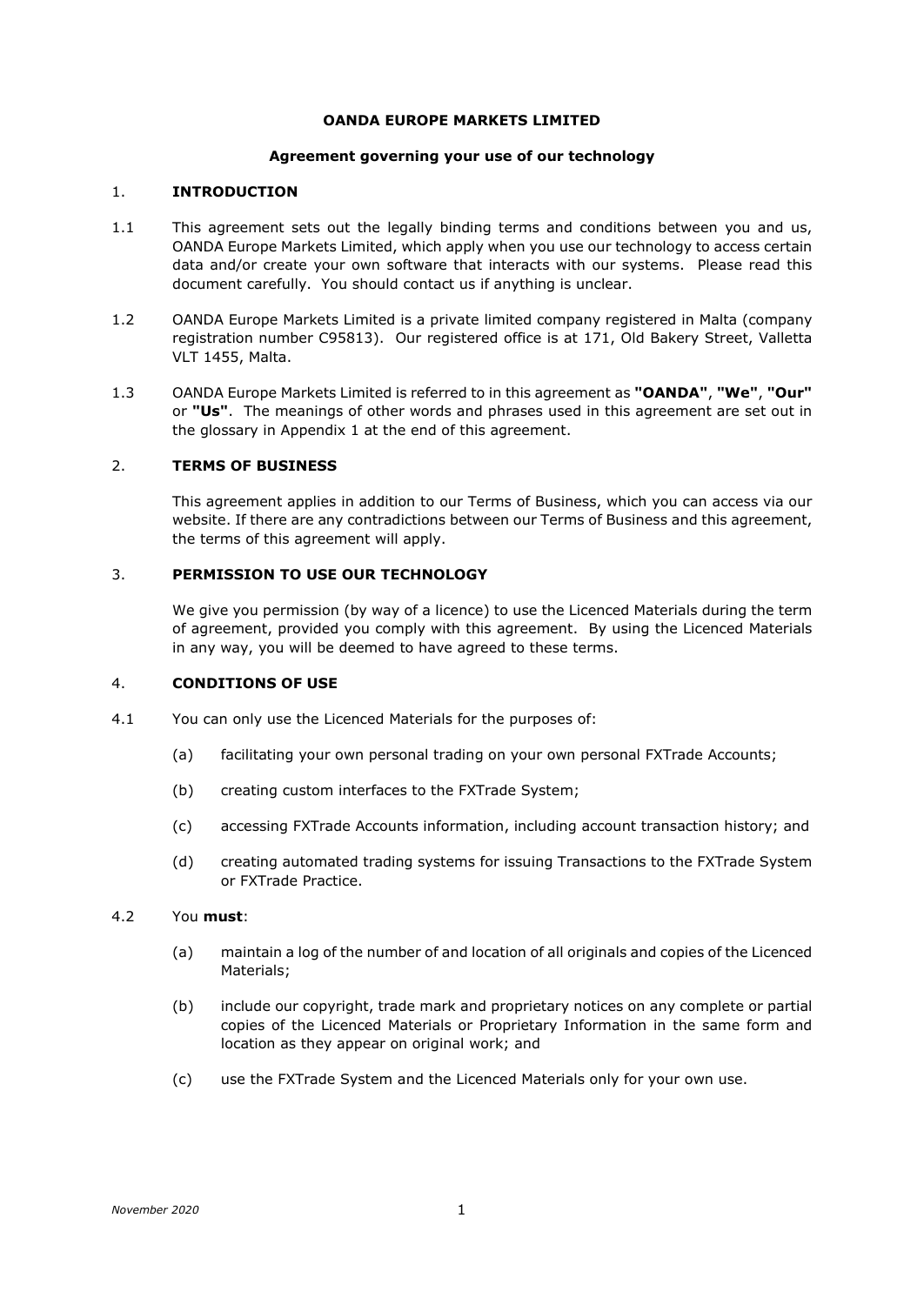### 4.3 You **must not**:

- (a) make more copies of the Licenced Materials than are necessary to enable you to install the relevant software and to create backup copies for archiving or emergency restart purposes;
- (b) modify any Documentation;
- (c) permit any other person to use the FXTrade System or the Licenced Materials;
- (d) disclose, in any form whatsoever, the FXTrade Rates to any other person;
- (e) modify, translate, reverse engineer, decompile or disassemble the Licenced Materials;
- (f) use the FXTrade System or the Licenced Materials in order to engage in any Unauthorised Activity (we may reverse any Transaction that we consider to be an Unauthorised Activity); or
- (g) sublicense, transfer, assign or rent the Licenced Materials, other than as permitted in this agreement.

### <span id="page-1-0"></span>5. **OWNERSHIP**

- 5.1 You acknowledge that we own the Licenced Materials or licence them from third parties. Our ownership includes any and all related copyright, patent, trade secrets, moral rights and other intellectual property rights in the Licenced Materials.
- 5.2 You have no right, title or interest in the Licenced Materials, except for the right to use them as permitted by this agreement. We will own any improvements or modifications to the Licenced Materials.

# 6. **INSTALLATION**

We will send the Licenced Materials to your email address within five business days of your consent to this agreement. You are responsible for the installation of the Licenced Materials.

### 7. **REPRESENTATIONS AND WARRANTIES**

- 7.1 It is a condition of this agreement that you agree with the confirmations (**"representations"**) and statements (**"warranties"**) below as we provide services to you in reliance on them. You must notify us immediately if any of them cease to be correct.
- 7.2 You make the following representations and warranties to us:
	- (a) you are not in breach of our Terms of Business;
	- (b) you have not breached, and will not breach, any applicable laws and regulations; and
	- (c) you are sophisticated with respect to derivative trading and are capable of making your own trading decisions.

# 8. **RISK ACKNOWLEDGEMENT**

You acknowledge that:

(a) there are serious risks associated with using an automated trading system (**"ATS"**) for the purposes of trading in derivatives;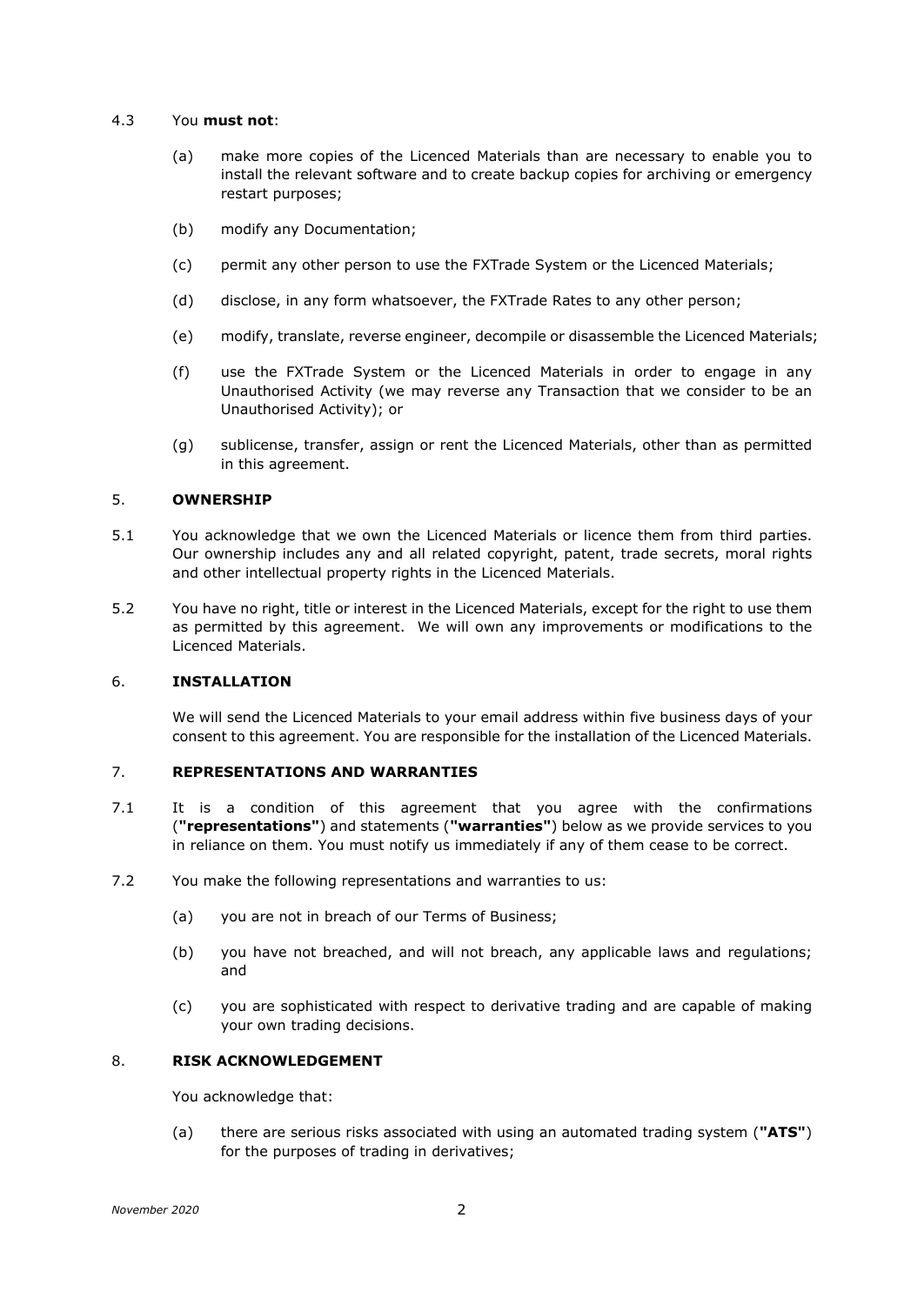- (b) an ATS should only be designed, programmed and maintained by persons who are expert and qualified in these areas;
- (c) ATS design and / or programming errors can lead to undesired, erratic and / or unexpected trading behaviour, which can result in large trading losses up to and including the loss of all funds in your Account;
- (d) an ATS must be fully verified and tested in the FXTrade Practice environment prior to its use in the FXTrade System; and
- (e) the performance of an ATS must be closely supervised and an ATS used in the FXTrade System should not be left to run unattended.

## <span id="page-2-0"></span>9. **BEST EXECUTION**

We are required to execute Transactions at the best price available at the time in accordance with our Order Execution Policy, which is available on our website. However, we must follow any specific instructions that you give to us, even if this will not result in best execution. You acknowledge that we will follow any trade signals, orders or other instructions we receive from you through your use of the Licenced Materials and/or any ATS, which may result in you not receiving best execution.

### 10. **CONFIDENTIALITY**

- 10.1 You must keep all Proprietary Information confidential and not disclose it without our prior written consent, except as permitted by this agreement. You must:
	- (a) limit access to the Proprietary Information to those employees, consultants and agents who require access to the Proprietary Information; and
	- (b) ensure those persons are bound by confidentiality obligations no less strict than those set out in this agreement.
- 10.2 You agree that a breach of your confidentiality obligations will cause immediate and irreparable monetary damage to us and we will be entitled to injunctive relief in addition to all other remedies.

## 11. **YOU USE THE LICENCED MATERIALS AT YOUR OWN RISK**

- 11.1 Except to the extent required by applicable law, we make no warranties or representations of any kind regarding:
	- (a) the up-to-dateness, accuracy, timeliness or completeness of any information contained within or available through the use of the FXTrade system or the Licenced Materials, including but not limited to the FXTrade rates;
	- (b) the results obtained by you or any third party from the use of the FXTrade system or the Licenced Materials; and
	- (c) any information provided by third parties and accessible on or through the use of the FXTrade system or the Licenced Materials.
- 11.2 Except to the extent required by applicable law, we:
	- (a) disclaim any express or implied warranties and conditions, including without limitation any warranties as to non-infringement, merchantability or fitness for a particular purpose; and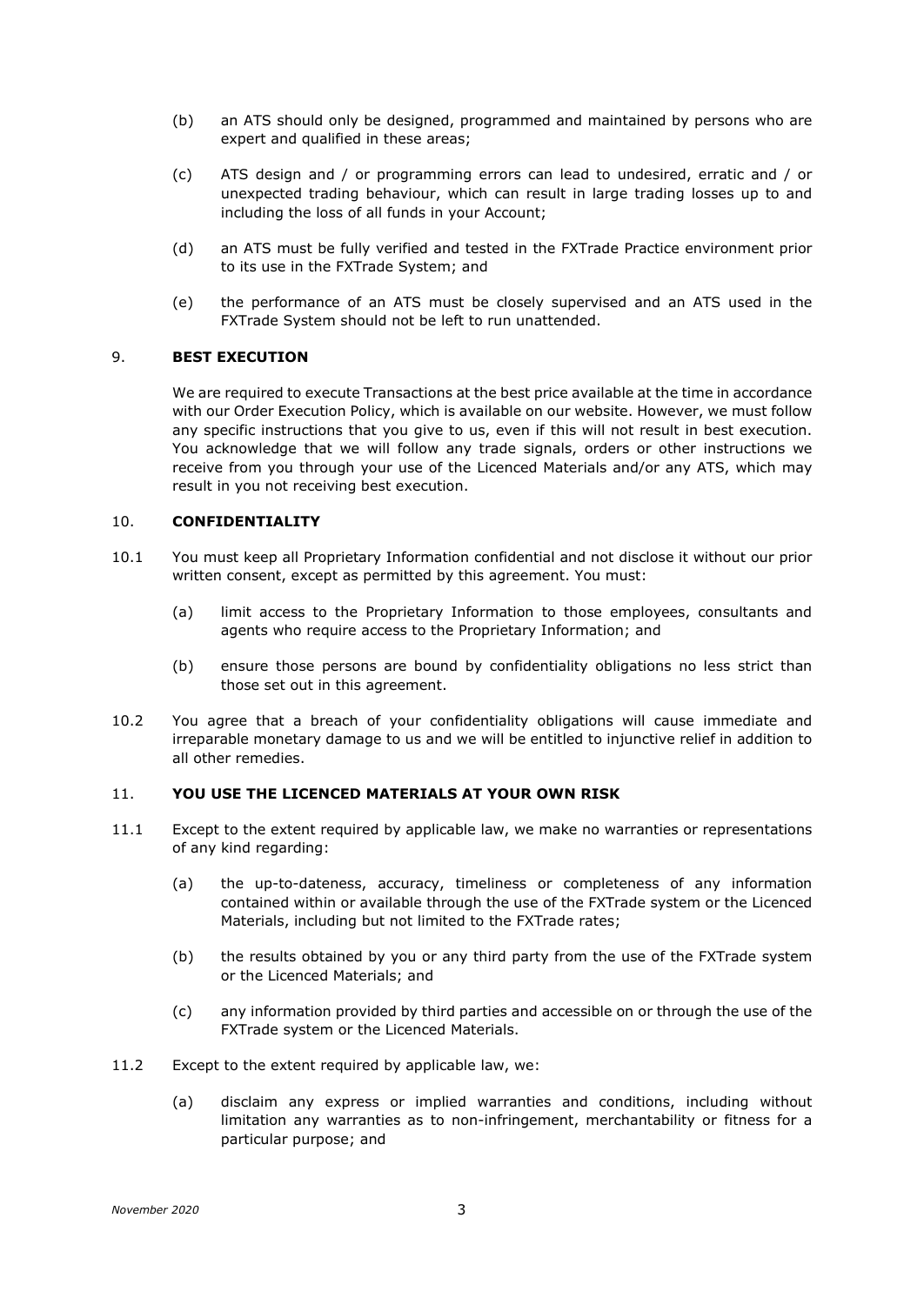(b) do not warrant that the FXTrade system, the Licensed Material, or any content therein will be uninterrupted or error free, or that defects will be corrected.

## 12. **SECURITY**

- 12.1 You are responsible for the control, operation and security of Transactions and communications made by accessing or using the FXTrade system and the Licenced Materials.
- 12.2 You acknowledge there are risks associated with using an internet-based deal execution trading system including, but not limited to, the failure of hardware, software, and internet connections. We do not control signal power, reception or routing via the internet, the configuration of your equipment or the reliability of its connection.
- 12.3 We shall not be responsible for any communication failures, disruptions, errors, distortions or delays you experience when trading via the internet using the FXTrade system or the Licenced Materials.

## 13. **TRADING RISK**

- 13.1 Derivative trading, including margined currency trading, is high risk. It is suitable for professional investors and sophisticated individual investors only. The FXTrade system and the Licenced Materials permit you to trade foreign currencies on a highly leveraged basis. Depending on the amount of leverage you use, a change in the instrument's price could cause you more than your initial investment.
- 13.2 In signing this agreement, you acknowledge that you are aware of the risks of engaging in derivative trading using the FXTrade system and the Licenced Materials and that you use these at your own risk.

# <span id="page-3-0"></span>14. **LIMITATION OF LIABILITY**

- 14.1 You use the FXTrade system and the Licenced Materials at your own risk. You are responsible for any loss you may suffer as a result of using or accessing the FXTrade system and Licenced Materials.
- 14.2 We (including our directors, officers and agents) shall not be responsible to you or any third party for:
	- (a) any loss, expense, cost or damages (together **"Loss"**) you suffer or incur as a result of our/their acts or omissions unless and to the extent that such Loss is suffered or incurred as a result of our/their fraud, negligence or wilful default;
	- (b) any Loss which is not a foreseeable result of us breaching the agreement, including but not limited to, loss of future profit, loss of business, loss of goodwill or reputation, loss or corruption of data or loss of opportunity;
	- (c) any loss or damage arising as a result of information or prices (including without limitation FXTrade rate information) published on or furnished through the FXTrade system or the Licenced Materials;
	- (d) any errors or omissions of the FXTrade system or the Licenced Materials;
	- (e) any loss arising from orders, investment decisions or purchases of third party goods or services (including financial instruments and currency) based on information published on or furnished through the FXTrade system or the Licenced Materials; and
	- (f) for any loss of any description that are directly or indirectly attributable to the use of, or the inability to use, the FXTrade system or the Licenced Materials, or any content, even if we have been informed of this possibility.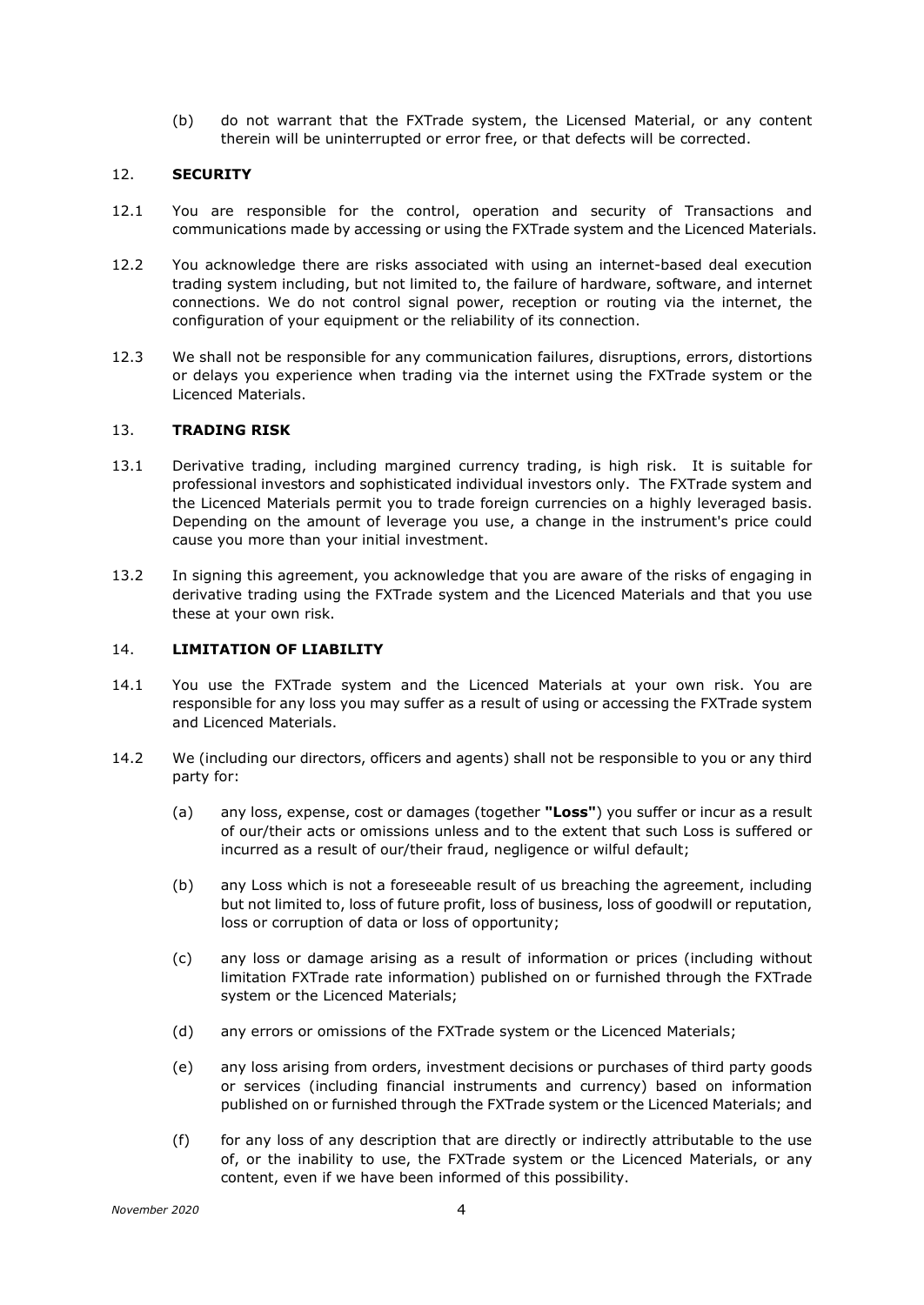- (g) officers, directors, employees, agents, vendors, suppliers or distributors
- 14.3 Nothing in this agreement excludes or limits our liability for death, personal injury caused by our negligence, fraud or fraudulent misrepresentation.
- 14.4 Nothing in this agreement excludes or restricts any duty or liability we owe you under any Applicable Law, and if there is any conflict between this agreement and the provisions of any Applicable Law, the provisions of the Applicable Law shall prevail.
- 14.5 Our total cumulative liability to you for any Loss arising out of or related to this agreement will not exceed £50 (fifty pounds).

## <span id="page-4-0"></span>15. **INDEMNIFICATION**

You are responsible for, and shall refund to us, any Loss we may incur if you fail to perform any of your obligations under this agreement, in relation to any Transaction or in relation to any false information or declaration made either to us or to any third party, or arising out of any act or omission by any person obtaining access to your FXTrade Accounts, whether or not you authorised such access. This responsibility extends to our legal and administrative costs and expenses incurred in respect of taking any legal or investigatory action against you, or instructing any debt collection agency, to recover monies owed by you to us. However, this responsibility does not extend to situations where we have acted negligently, fraudulently or with wilful default.

### 16. **CHANGES TO THE LICENCED MATERIALS**

- 16.1 We may change, suspend or discontinue any aspect of the Licenced Materials, including the availability of any services, information features or functions accessible by means of the Licenced Materials, by giving you at least one month's notice.
- 16.2 We may, from time-to-time, provide you with revisions to the Licenced Materials (the **"Revised Licenced Materials"**). If so, you shall discontinue use of all prior versions of the Licenced Materials in favour of the Revised Licenced Materials. We intend that the Revised Licenced Materials shall be backward-compatible with the immediately prior version of the Licenced Materials, but we do not guarantee this. We shall have no liability to you for any failure of the Revised Licenced Materials to be backward-compatible with any prior version of the Licenced Materials.

# 17. **TERM AND TERMINATION**

- 17.1 This agreement commences on the date on which both parties have signed this agreement and shall continue until terminated in accordance with this clause.
- 17.2 Either you or we may terminate this agreement by providing one month's written notice to the other.
- 17.3 We may suspend your FXTrade System Account or immediately terminate this agreement without giving you written notice in the following situations:
	- (a) where you are in breach of any covenant, obligation or condition contained in this agreement or our Terms of Business, and you fail to rectify this within ten days of receipt of written notice from us;
	- (b) where any representation or warranty you make in this agreement or in our Terms of Business is, or was, materially incorrect or misleading;
	- (c) you engage in any Unauthorised Activity;
	- (d) your use of the FXTrade API causes damage to the FXTrade System;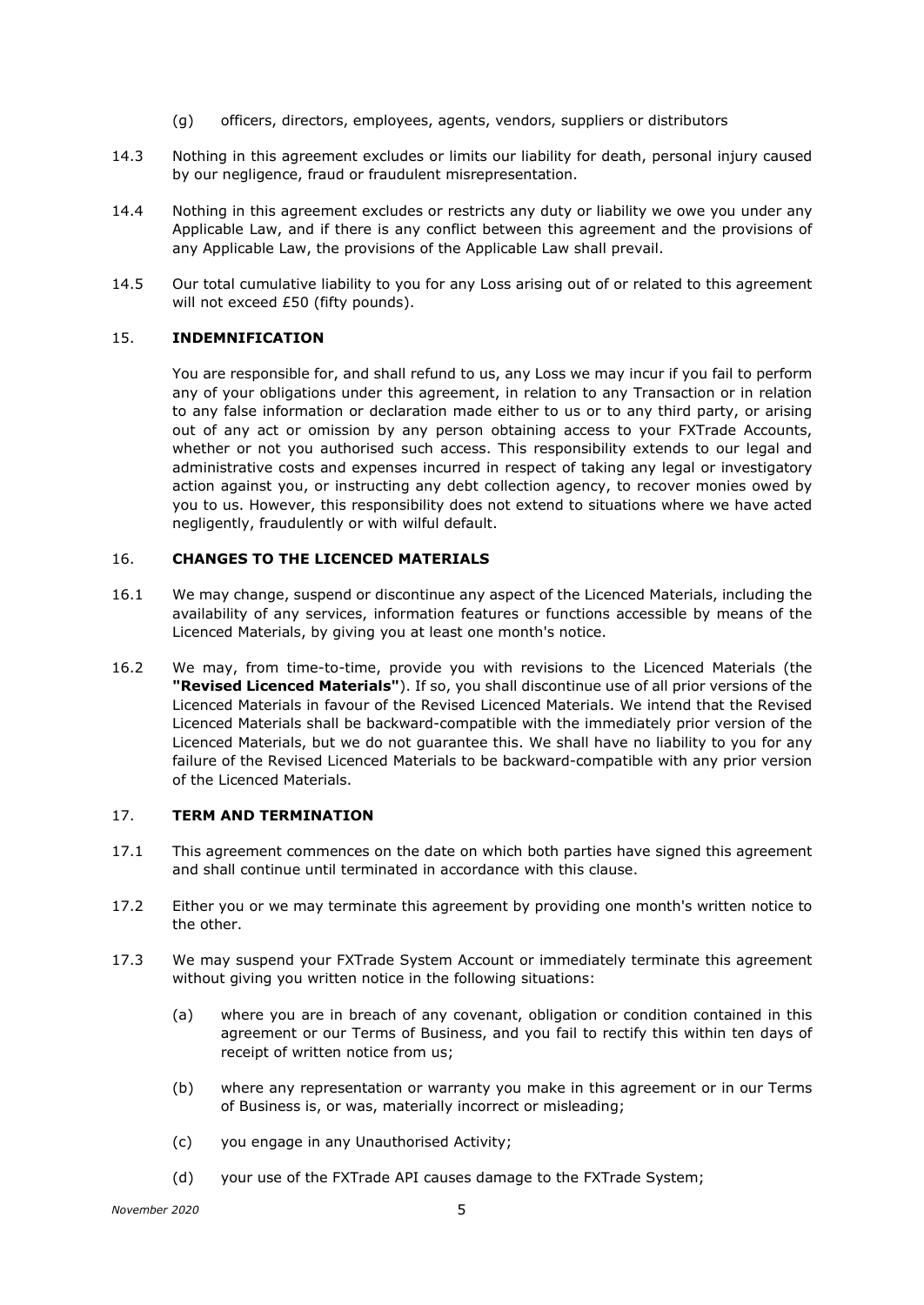- (e) you contravene clause [18](#page-5-0) of this agreement;
- (f) you make any assignment in bankruptcy or for the benefit of creditors, you are adjudged bankrupt, or you file a petition or proposal to take advantage of any act of insolvency; or
- (g) a trustee, receiver, receiver and manager, interim receiver or other entity with similar powers is appointed in respect of you or any substantial portion of your property or assets.
- 17.4 Immediately upon the termination of this agreement, for any reason whatsoever:
	- (a) the license to use the Licenced Materials will end immediately;
	- (b) you must destroy or return to us all Licenced Materials and Proprietary Information. Where you destroy any, you must provide with documentation certifying this;
	- (c) you must pay us any outstanding amounts owed, including but not limited to the License Fees under this agreement; and
	- (d) no refund will be payable in respect of any License Fees or other amounts we may owe you.

# <span id="page-5-0"></span>18. **USE OF DATA**

- 18.1 You will not communicate, resell or otherwise make available, or permit to be communicated or otherwise made available, any Licensed Material (or any part of) to any third party.
- 18.2 You will not re-transmit any Licenced Material (or any part of it) for any purpose, including re-transmission to any other premises, without written permission from us.
- 18.3 If you become aware of any unauthorised use by a third party of Licensed Material licensed to you, you will give promptly notify us. You will fully comply with any subsequent investigations we may undertake.
- 18.4 If at any time your use of Licensed Material exceeds the authorisation given under this agreement, we reserve the right to impose prevailing charges corresponding to your actual use of Licensed Material. You agree to pay any such charges. We may deem any violation of these provisions to be a material breach of the terms of this agreement.
- 18.5 You will not use any Licensed Material:
	- (a) to defame, abuse, harass, threaten or otherwise violate the legal rights of any third party; or
	- (b) in association with the sale of any service or product which is discriminatory, obscene, defamatory, indecent or unlawful, or which would reflect negatively upon the reputation of us or the Licensed Material.
- 18.6 Except where expressly permitted in this agreement, you will only use Licenced Material for Internal Use. **"Internal Use"** means access to and use of Licensed Material for the performance of research and analysis, preparation of hard-copy research documents and reports (which may incorporate insubstantial amounts of data comprising Licensed Material as an incidental part of such research documents) and for other data processing use, analysis and distribution to you (or within your organisation) but not for redistribution of, or the provision of access to, Licensed Material to any third-party including but not limited to any clients or customers of you or any other persons or entities. If applicable, you shall advise each of your employees having access to Licensed Material of the proprietary nature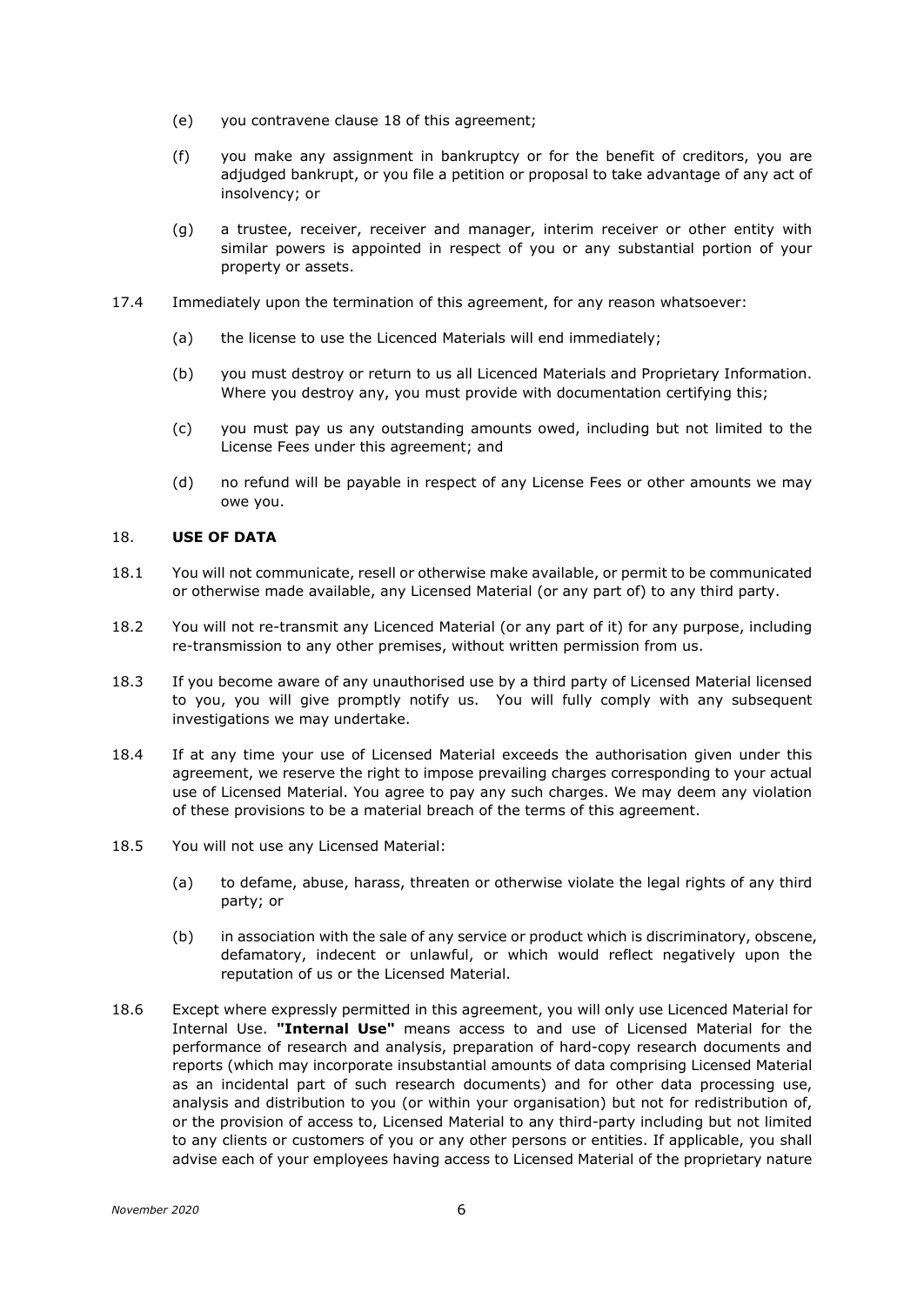of Licensed Material and shall direct such employees to treat such information pursuant to the terms of this agreement.

# 19. **ASSIGNMENT**

You may not assign this agreement without our prior written consent. If you assign this agreement, you will still be bound by it.

# <span id="page-6-0"></span>20. **DISPUTE RESOLUTION**

Except our right to apply to a court for injunctive relief or other such provisional remedy to prevent irreparable harm, and except for our right to claim for any amounts owed under this agreement, the parties agree that with respect to any controversy or claim arising out of or relating to this agreement, that the parties will first work together in good faith to resolve the matter internally by escalating it to higher levels of management.

# <span id="page-6-1"></span>21. **GENERAL PROVISIONS**

### 21.1 **Currency**

All amounts stated in and payable under this agreement will be denominated and payable in Pounds Sterling.

### 21.2 **Survival**

The terms and conditions of this agreement that by their sense and context are intended to survive will survive the termination of this agreement, including but not limited to clauses [5](#page-1-0) (Ownership), [9](#page-2-0) (Confidentiality), [14](#page-3-0) (Limitation of Liability), [15](#page-4-0) (Indemnification), clause [20](#page-6-0) (Dispute Resolution) and clause [21](#page-6-1) (General Provisions).

### 21.3 **Severability**

If any court or relevant authority finds any part of this agreement to be invalid or unenforceable, the remaining parts of this agreement will remain in full force and effect.

### 21.4 **Exercising of Rights**

You have to comply with the terms of the Agreement even if we do not insist that you do something you are required to do under the Agreement, or if we delay in taking steps against you for breach of this contract. For example, if you miss a payment and we do not chase you but we continue to provide the services, we can still require you to make the payment at a later date.

### 21.5 **No Right to Set Off**

You agree that you have no right to set-off, at law or in equity.

### 21.6 **Notices**

- 21.7 All notices given by us to you will be given by email or by post to the address provided by you at registration or subsequently updated in your FXTrade Accounts.
- 21.8 You can submit notices to us by:
	- (a) Email: [frontdesk@oanda.com;](mailto:frontdesk@oanda.com) or
	- (b) Post: Office 11, J Block, Savoy Gardens, Triq d'Argens, Gzira GZR 1362, Malta.
- 21.9 Communication will be considered to be received by us or you as follows: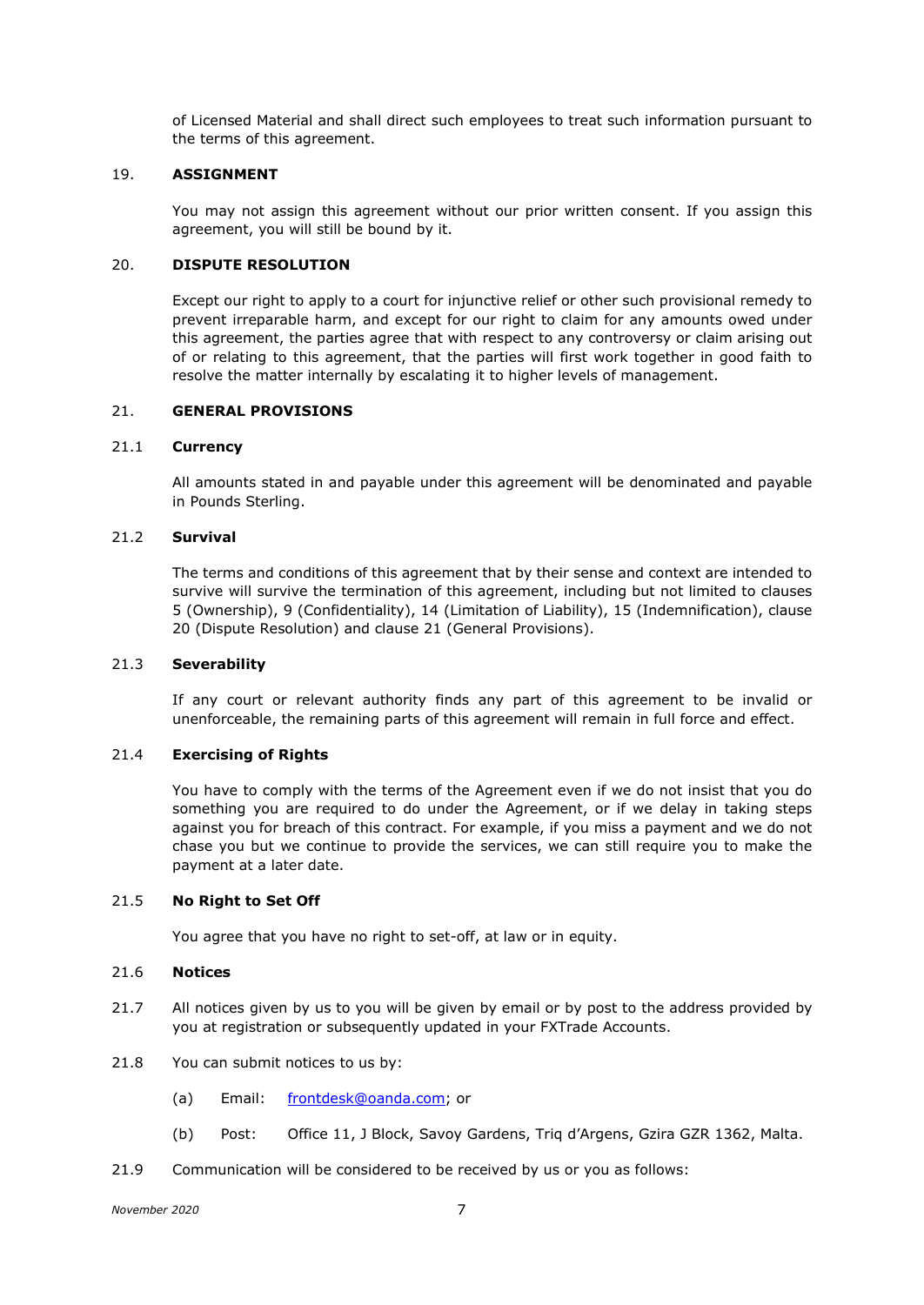- (a) if hand delivered, upon delivery;
- (b) if by email, on the next business day after transmission [provided no error or undelivered messages are received by the sender within that time period];
- (c) if sent by overnight courier, upon receipt and a signature will be proof of delivery; and
- (d) if sent by registered mail, the business day after the date of delivery indicated on the receipt issued by the relevant postal service

## 21.10 **Headings for Convenience Only**

The headings in this agreement are intended solely for convenience and will be given no effect in the construction of this agreement

# 21.11 **Force Majeure**

We will not be liable to you for any failure or delay in fulfilling our obligations under this agreement for causes beyond our reasonable control, including, but not limited to, labour or industrial disturbances, acts of God, floods, lightning, utility or communication failures, earthquakes, acts of the public enemy, riots, insurrection, embargoes, blockages, actions, restrictions, regulations or orders of any government body.

### 21.12 **Capitalised Terms**

Any capitalised terms not defined in this agreement shall have the meaning in our Terms of Business.

# 21.13 **Counterparts**

This agreement may be signed in counterparts, each of which will be deemed an original and which together will constitute one agreement.

### 21.14 **Governing Law**

This agreement, and all matters arising out of or related to this agreement, will be governed by the laws of Malta.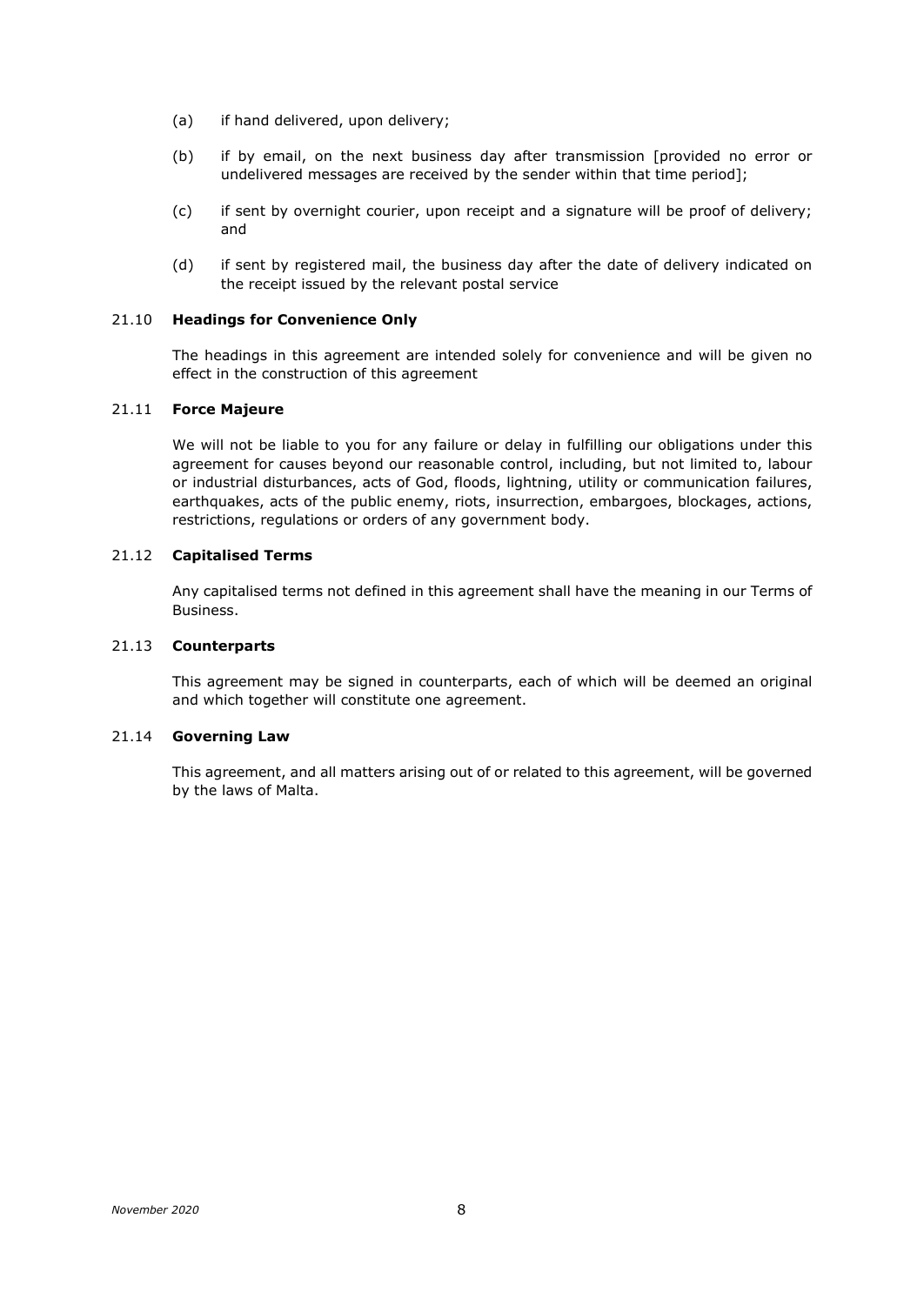# **APPENDIX 1**

### **Glossary**

In this agreement the following words, expressions and abbreviations have the following meanings, unless the context otherwise requires:

**"Documentation"** means our standard documentation, in any medium, which is delivered to you under this agreement, including any manuals, specifications, instructions, forms, and complete or partial copies of them;

**"FXTrade Practice"** means the OANDA proprietary computer game which simulates the execution of derivative transactions and maintains virtual currency exchange accounts;

**"FXTrade Accounts"** means your FXTrade Practice account and FXTrade System account and sub-accounts;

**"FXTrade API"** means the OANDA proprietary software product for:

- (a) creating custom interfaces to the FXTrade System;
- (b) accessing the FXTrade Rate Feed in order to retrieve FXTrade Rates;
- (c) accessing FXTrade Accounts information, including account transaction history; and
- (d) creating automated trading systems for issuing Transactions to the FXTrade System or FXTrade Practice;

**"FXTrade Rate Feed"** means the FXTrade System streaming real-time feed of FXTrade Rates;

**"FXTrade Rates"** means real-time derivative rates;

**"FXTrade System"** means the OANDA proprietary computer software system for executing Transactions and maintaining accounts;

#### **"Licenced Materials"** means:

- (a) the FXTrade API;
- (b) the FXTrade Rate Feed;
- (c) the FXTrade Rates;
- (d) the Documentation;
- (e) any other materials provided by us to you under this agreement; and
- (f) all upgrades, revisions, fixes, updates or enhancements to any of Licenced Materials.

**"Proprietary Information"** means the Licenced Materials, any third party software licensed with or as part of the Licenced Materials, and any information that is ours or related to us, including but not limited to any product or pricing information, business practices, installation techniques, maintenance procedures, services and support, methods, strategies, plans, and any other information identified or reasonably identifiable as confidential and proprietary;

**"Terms of Business"** means the agreement between you and OANDA under which you may operate an FXTrade Account on the FXTrade System;